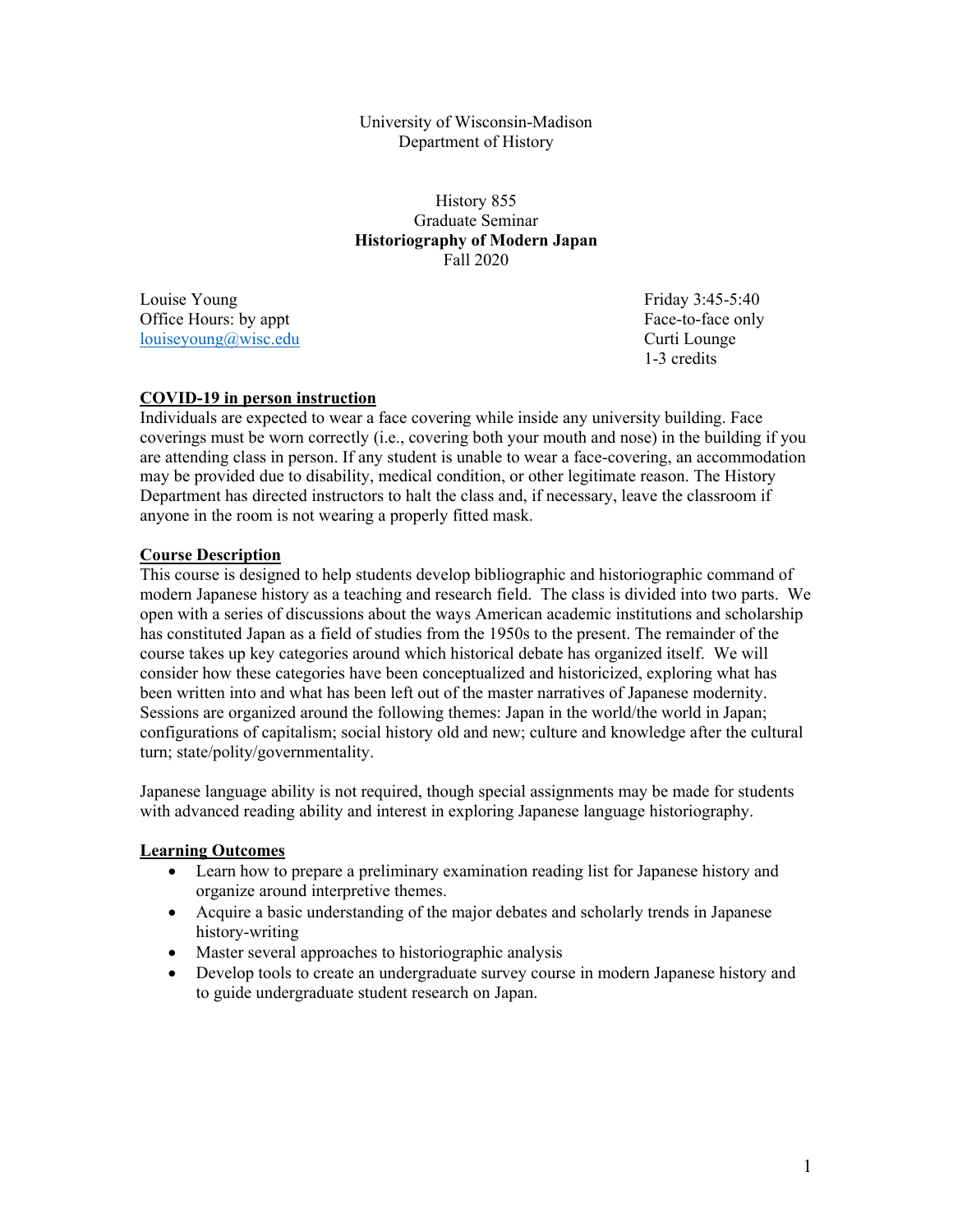# **Course Requirements**

- 1. **Weekly response essays.** Each week by 9:00 am the day our class meets, all students should submit a post to the canvas website. This will take the form of a short response essay to the readings; a bibliographic exercise; or some other assignment.
- 2. **Annotated bibliography** on your (Japan related) MA/Phd topic or a Japanese history teaching field, due 23 October on course website (with hard copy for instructor). Think of this as prep work for a Japan preliminary examination field. Students will prepare a bibliography covering work published since 1945 on a single topic or category (e.g. empire, fascism, gender). The bibliography should include 10 -15 books and articles and be organized thematically to highlight historiographic trends as well as questions of method. Annotations may include brief descriptions of your thematic categories and/or the titles included in the bibliography. Students will present their conclusions orally as brief in-class presentations and in writing as annotated bibliographies.

 $\Rightarrow$  https://writing.wisc.edu/handbook/assignments/annotatedbibliography/

- 3. **Syllabus** for an undergraduate course **OR**
- 4. **Ten-page historiographic essay**, first draft due 20 Nov; final draft due 11 Dec. Ideally, this provides a textual analysis that builds off your annotated bibliography. A historiographic essay analyzes debates in the field of Japanese history around a particular topic, theme or methodology (e.g. World War Two, economic development, social history). You can approach this in a variety of ways: analyzing the politics of scholarship, the key interpretive fault lines, how themes and methods shift over time, how concerns in the Japanese history field intersect with broader trends in history-writing, or comparing historical with other disciplinary approaches.
- 5. **How to budget your study time.** Credit hours are calculated based on the "Traditional Carnegie Definition": each credit represents three hours of combined direct instruction and outside preparation each week for 15 weeks. Plan on spending 4-8 hours prepping for this class each week. 2-4 hours to read and skim; 1-2 hours for on line research; 1-2 hours to prepare weekly post.

## **Variable Credit**

The course may be taken for 1, 2 or 3 credits.

- Students registering for 1 credit are required to attend classes, prepare the weekly reading assignments and participate in class discussion and 50% of weekly posts.
- To earn 2 credits, in addition to the above requirements students must submit posts to canvas every week as well as completing the annotated bibliography.
- For the full 3 credits, students must complete the assignments listed above as well as the syllabus/historiographic essay.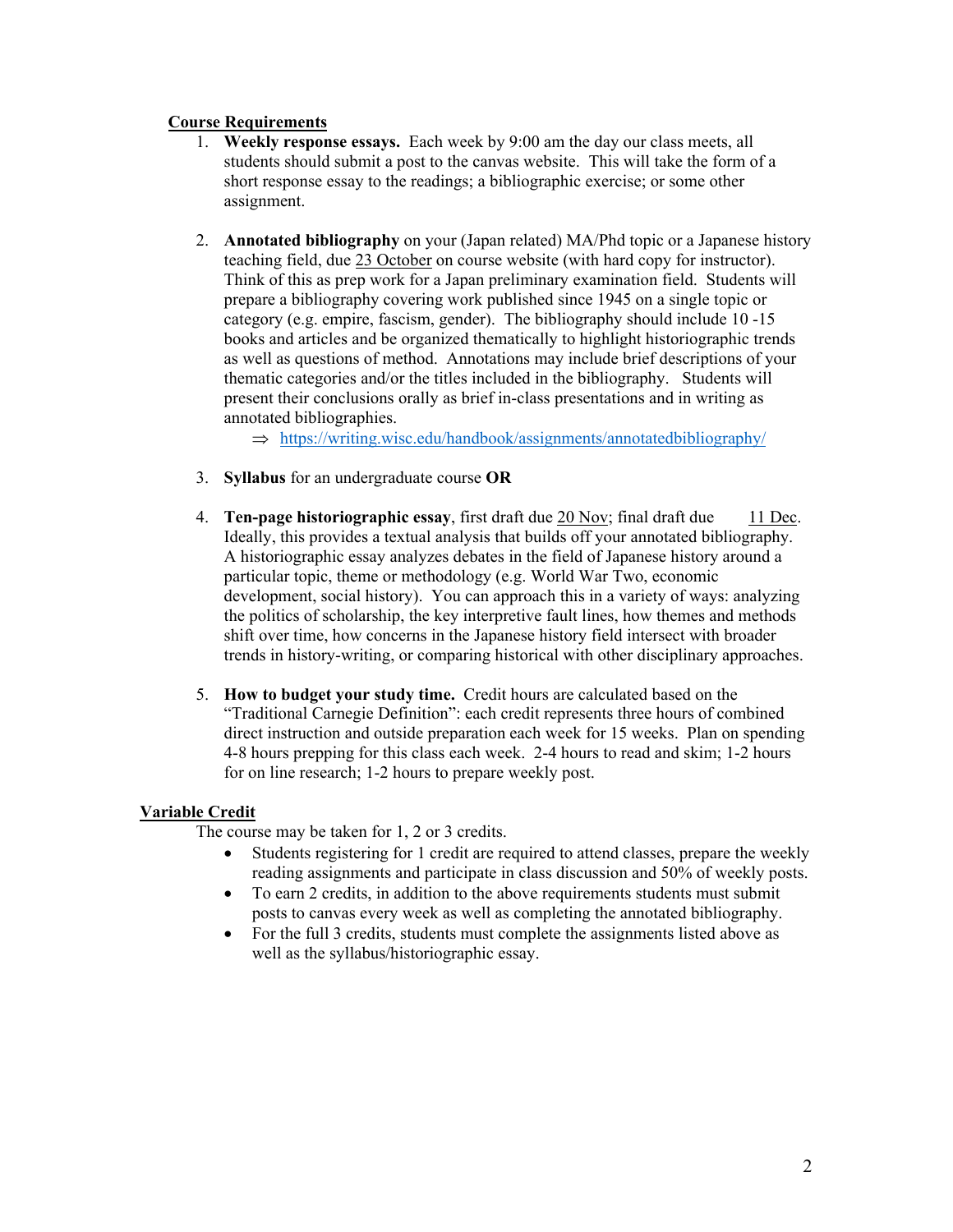### **Readings**

 Course readings are listed in the class schedule. All assigned articles will be available through the class website. The following books can be purchased at the University Bookstore.

- John W. Dower and Timothy S. George, *Japanese History & Culture from Ancient to Modern Times: Seven Basic Bibliographies* (Marcus Weiner, 1995)
- William M. Tsutsui, ed., *A Companion to Japanese History* (Wiley-Blackwell, 2009)
- Andrew Gordon, *Labor and Imperial Democracy in Prewar Japan*  (University of California Press, 1992)
- Louise Young, *Japan's Total Empire* (University of California Press, 1998)
- Norma Field, *In the Realm of a Dying Emperor* (Vintage, 1993)
- Chalmers Johnson, *MITI and the Japanese Miracle,* selections; *Companion to Japanese History* (Stanford U Press, 1982)

Most assigned readings are also available on the canvas website.

#### **Class Schedule**

### I. **Constituting "Japan" as an object of study**

- 4 Sept. Foundations of the Discipline
	- Look over six Princeton volumes (all available online via the UW library system): Marius B. Jansen, *Changing Japanese Attitudes toward Modernization;* Robert Ward, *Political Development in Modern Japan;* R. P. Dore, *Aspects of Social Change in Modern Japan;*  William Lockwood, *The State and Economic Enterprise in Japan;* Donald Shively, *Tradition and Modernization in Japanese Culture;* James Morley, *Dilemmas of Growth in Prewar Japan.*
	- Read: James Morley, intro to *Dilemmas of Growth,* pp. 1-33; John Hall, intro to *Changing Japanese Attitudes*, p. 7-42.
- 11 Sept. Marxist narratives of modernization
	- Read: E. H. Norman, *Japan's Emergence as a Modern State*: "introduction" pp. 3-10, "The Restoration" pp. 49-103, "The Agrarian Settlement and its Social Consequences" pp. 136-166; Nakamura Masanori, "The Emperor System of the 1900s", *Bulletin of Concerned Asian Scholars* 16.2, 1984, pp.2-10; Germaine Hoston, "Conceptualizing Bourgeois Revolution", *Comparative Studies of Society and History* 33.3, July 1991; Germaine Hoston, *Marxism and the Crisis of Development in Prewar Japan*, 35-54, 251-292.

#### 18 Sept. Beyond modernization, area studies, and old fogies (or not)

Read: John Dower, "E.H. Norman, Japan, and the Uses of History", in Dower, ed., *Origins of the Modern Japanese State: Selected*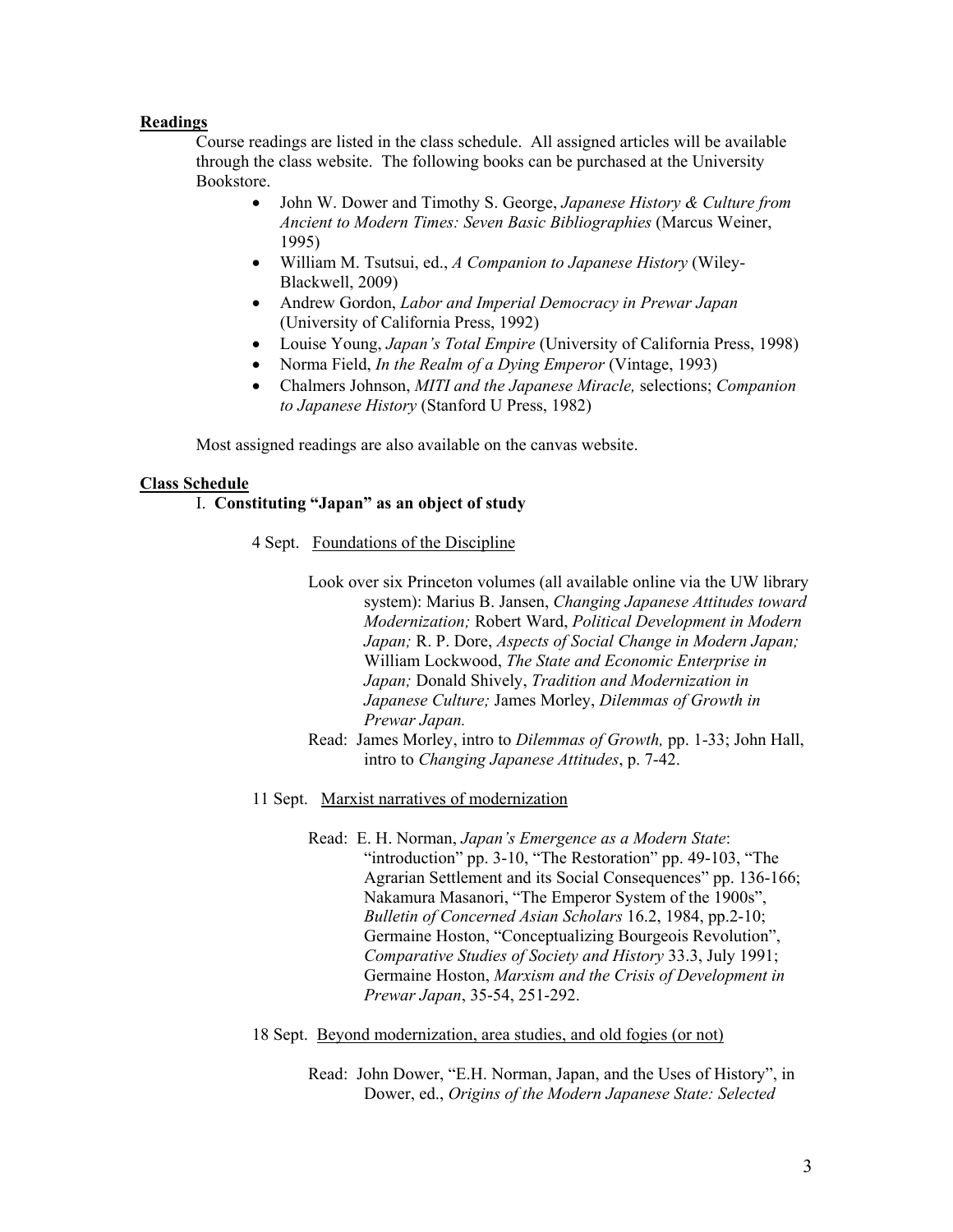*Writings of E.H. Norman,* pp. 3-102; H.D. Harootunian, "Tracking the Dinosaur", in *History's Disquiet,* pp. 25-58; Carol Gluck, "House of Mirrors: American History-Writing on Japan," in *Imagined Histories,* pp. 434-454; Carol Gluck, "The People in History," *Journal of Asian Studies*, Nov 1978, 25-50; Carol Gluck, "The 'End' of the Postwar: Japan at the Turn of the Millennium", *Public Culture* 10 (1) 1-23; William M. Tsutsui, ed., *A Companion to Japanese History*, 1-10.

### II. **Active Historiography**

### 25 Sept. Changing Presents

Journal exercise: survey the table of contents for *Journal of Asian Studies*, *Bulletin of Concerned Asian Scholars*, *Positions* 1950s through present and map out key themes and trends in postwar historiography

### 2 Oct. Changing Mainstories

 Book series exercise: compare tables of contents for two multi-volume sets *Iwanami kōza, Nihon rekishi*, 26 vols. (1975-77) and *Iwanami kōza*, *Nihon tsūshi*, 26 vols. (1993-96). Compare two multi-volume sets *Cambridge History of Japan*; Stephen S. Large, ed., *Shōwa Japan,* 4 vols. (Routledge, 1998); Sven Saaler and Christopher Szpilman, eds., *Routledge Handbook of Modern Japanese History* (2018); John W. Hall, et al., *The Cambridge History of Japan,* 6 vols (1988-1993); table of contents for forthcoming edition of *The Cambridge History of Japan*.

### 9 Oct. **NO CLASS**

#### III. **Historiography and historical problems**

- 16 Oct. Japan in the world/the world in Japan
	- Read: Louise Young, *Japan's Total Empire,* selections*;* William M. Tsutsui, ed., *A Companion to Japanese History*, pp. 207-262; Asada Sadao, *Japan and the World 1853-1952: A Bibliographic Guide to Japanese Scholarship* (1989), pp. 70-101, 217-235, 355-375.

Exercise: Scoping out tables of contents and introductions

- Meiji imperialism (Dudden, Duus, Conroy, Beasley, Howland, Keene, Mayo)
- Colonial state/politics/policy (Myers and Peattie volumes)
- Case studies: Manchuria, China, Southeast Asia, Korea, Taiwan, Pacific Islands
- WW1 and regional order (Duara, Iriye, Wilson, Akami, Dickenson, Dower, Burkman)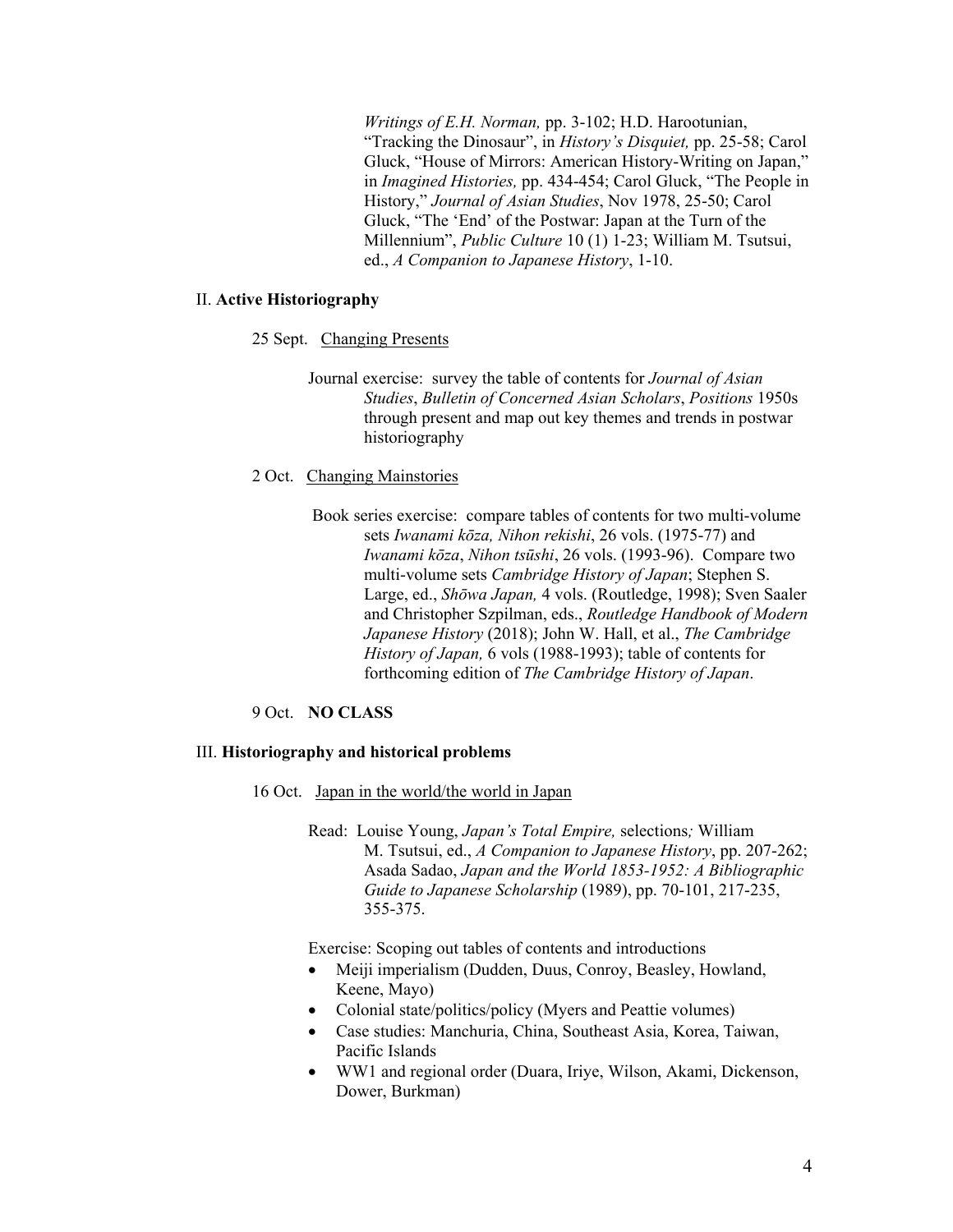- Diplomatic history (Nish, Iriye, Dickenson)
- Cultures of imperialism (Young, Brandt, Barlow, Tanaka)
- WW2 in Asia (Duus & Peattie, Dower, Young, Cooks)
- Cold War in Asia (Dower, Cumings, Sheriff, Masuda)

# 23 Oct. Writing Workshop I: annotated bibliographies

## 30 Oct social history old and new

Read: Andrew Gordon, *Imperial Democracy,* selections; William M. Tsutsui, ed., *A Companion to Japanese History*, pp. 156-188, 371-388, 424-459.

Exercise: master categories

- Labor history and the working class (Gordon, Large, Kawashima)
- Tenants and landlords (Walthal, Waswo, Vlastos)
- Women (Bernstein, Uno, Sato, Sand)
- Minorities (Ryang, Weiner, Kawashima)
- Margins Okinawa, local history, Hokkaido (Dusinberre, Howell, Matsumura, Nelson)
- Rural Japan (Smith, Tamanoi, Smethurst, Dore)
- The city (Hanes, Lahusen, Hastings, Henry, Young)
- Environment (Stolz, Skabelan, Miller, Thomas, Tottman)

## 6 Nov. Configurations of capitalism

Read: Chalmers Johnson, *MITI and the Japanese Miracle,* selections; *Companion to Japanese History*, 299-314, 493-510; William Wray, *Japan's Economy: A Bibliography of its Past and Present*, skim (Memorial Library Reference Stacks: HC 462/W7/1989).

Exercise: reading for argument

- Capitalism from above and below (Johnson, Samuels)
- Capitalism from within and without (Pratt, Howell, Wigen, Metzler
- Uneven development (Halliday, Norman, Allen, Nakamura)
- Continuities and ruptures across the wartime divide (Johnson, O'Bryan, Dower, Hein)
- Business history (Wray, Malony, Matsusaka, Alexander, Ericson
- Thinking the economy (O'Bryan, Tsutsui, Barshay, Hein, Hoston)

## 13 Nov. intellectual and cultural history

Read: Norma Field, *In the Realm of a Dying Emperor,* 33-106, 177-266*;*  William Tsutsui, *Companion to Japanese History*, pp. 189-206, 460-476, 511-544.

Exercise: identifying method

• Politics of religion (Thal, Ketelaar, Garon)